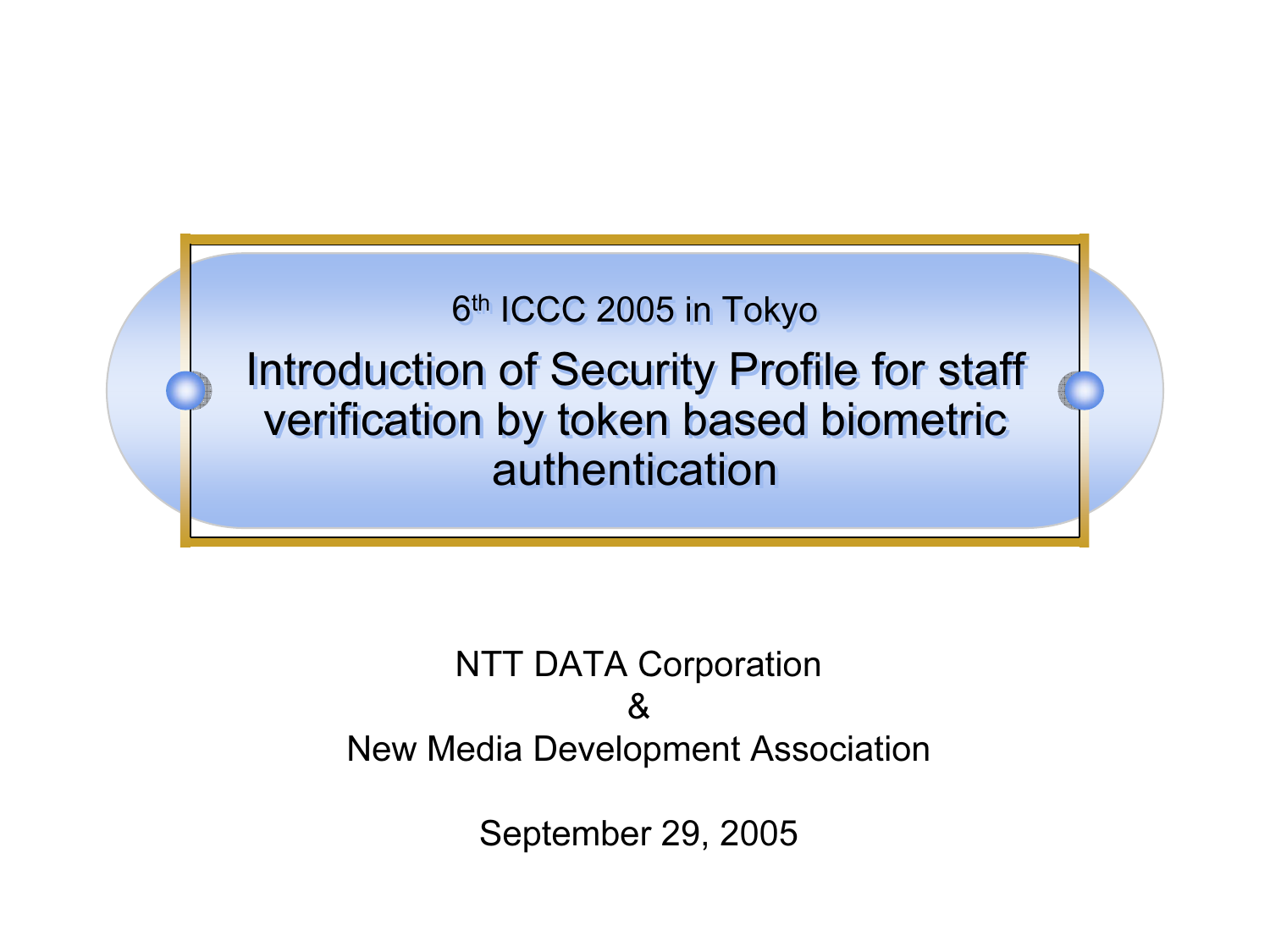## Abstract

#### Background:

To prevent the terrorists' attack, almost security agencies actively intend to adopt biometric-based authentication in border control systems. Those purpose of using biometrics is to secure authentication systems, however, the consideration of security for biometrics is not mature and rarely discussed.

This presentation shows you the security specification called "Security Profile" regarding staff authentication system with biometrics to have following features.

| <b>Issues:</b>                                                                                                                                                                             | <b>Solutions:</b>                                                                                                                                                                                                                        |
|--------------------------------------------------------------------------------------------------------------------------------------------------------------------------------------------|------------------------------------------------------------------------------------------------------------------------------------------------------------------------------------------------------------------------------------------|
| Existing Biometrics PP is in the abstract and<br>unclear for their scopes and targets.                                                                                                     | Specified the target as staff authentication system and its<br>assets as physical units to protect from non-authorized<br>access, we developed its protection profile based ISO/IEC<br>15408.                                            |
| The consideration of vulnerability analysis for<br>biometrics tends to be lack.                                                                                                            | We analyzed the vulnerability for biometric systems<br>exhaustively and disposed into three characteristic<br>vulnerabilities: particular biometrics one, generic one for<br>authentication systems and generic one for IT systems.      |
| The functional and operational requirements<br>are considered separately and they have no<br>relationship with each other. Especially<br>operational one is not sufficient to be drawn up. | To harmonize both functional (ISO/IEC 15408) and<br>operational (ISO/IEC 17799) security requirements, we<br>considered the method of their harmonization and proposed<br>new style of security specification called "Security Profile". |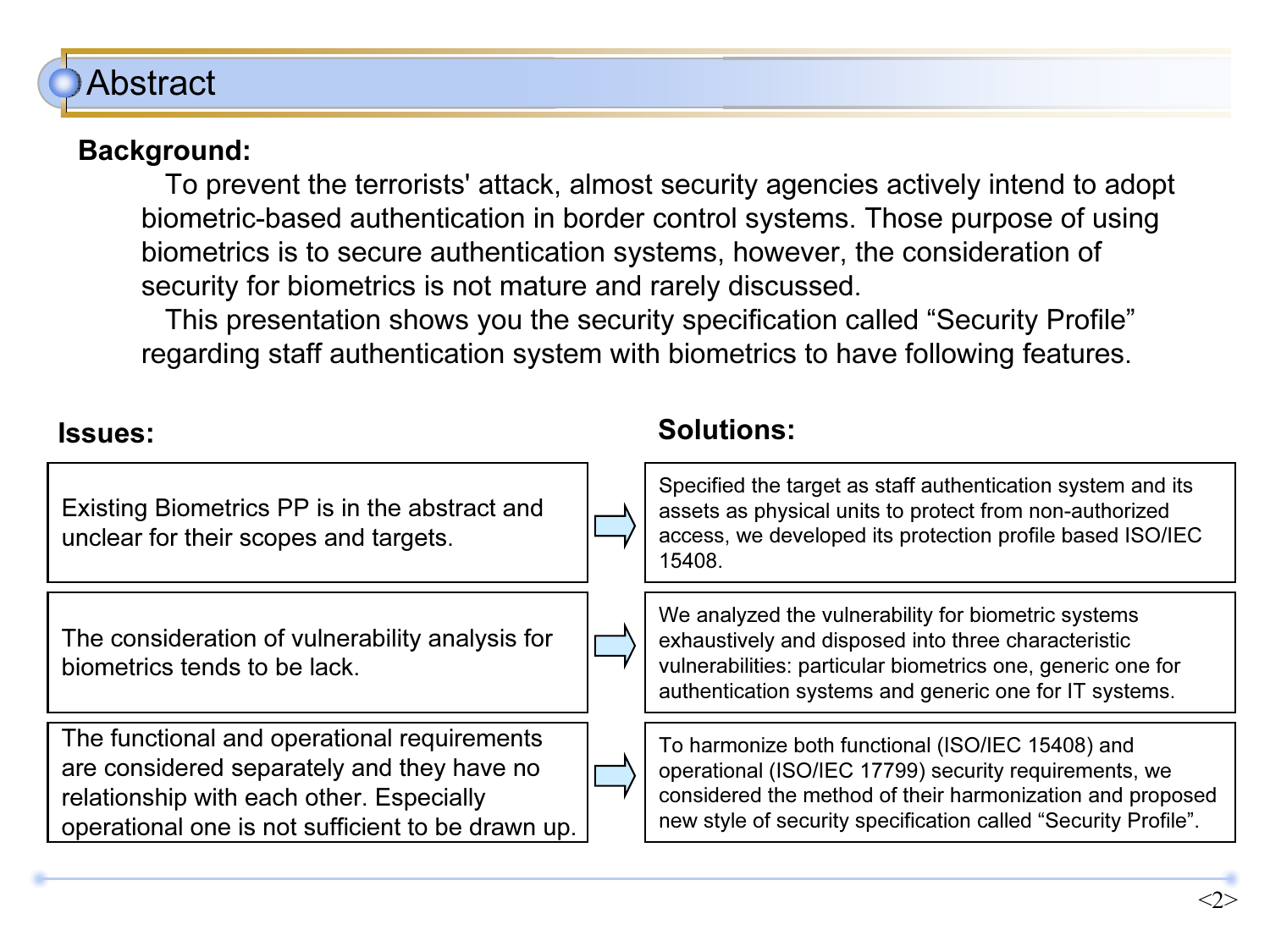# Project Framework

• This project is promoted and sponsored by the METI (Ministry of Economy, Trade and Industry). And the formation of this project is figured below:



<3>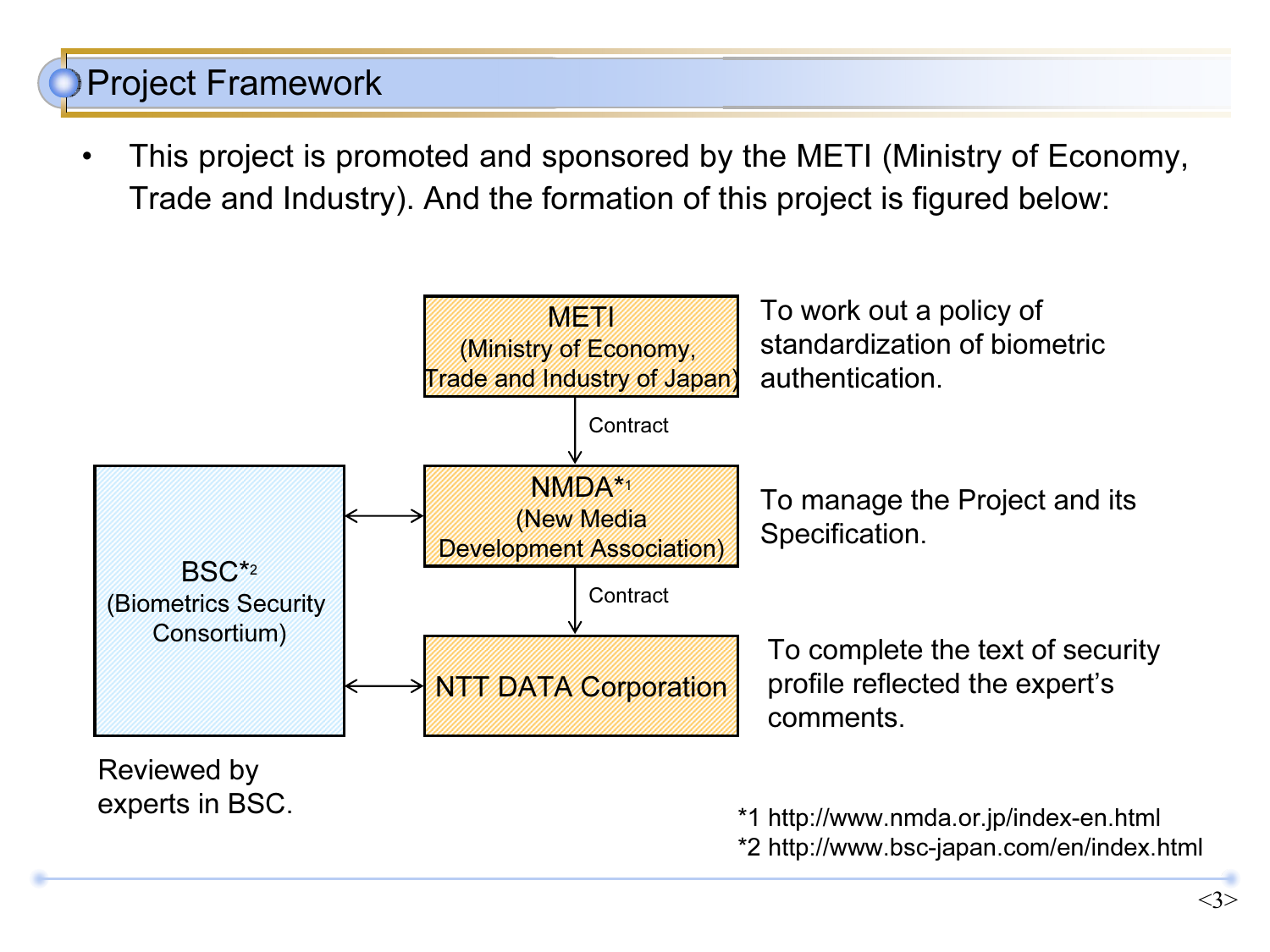## Background and Current Challenges

Background: There have been growing demand in recent years to store biometric information in tokens such as IC cards and to perform personal verifications with them. However, companies and government agencies are defining required specifications independently from one another.

Challenges: Overall security requirements as a security system, and the basis for ensuring safety should be organized.



Specification Map Regarding Tokens and Biometrics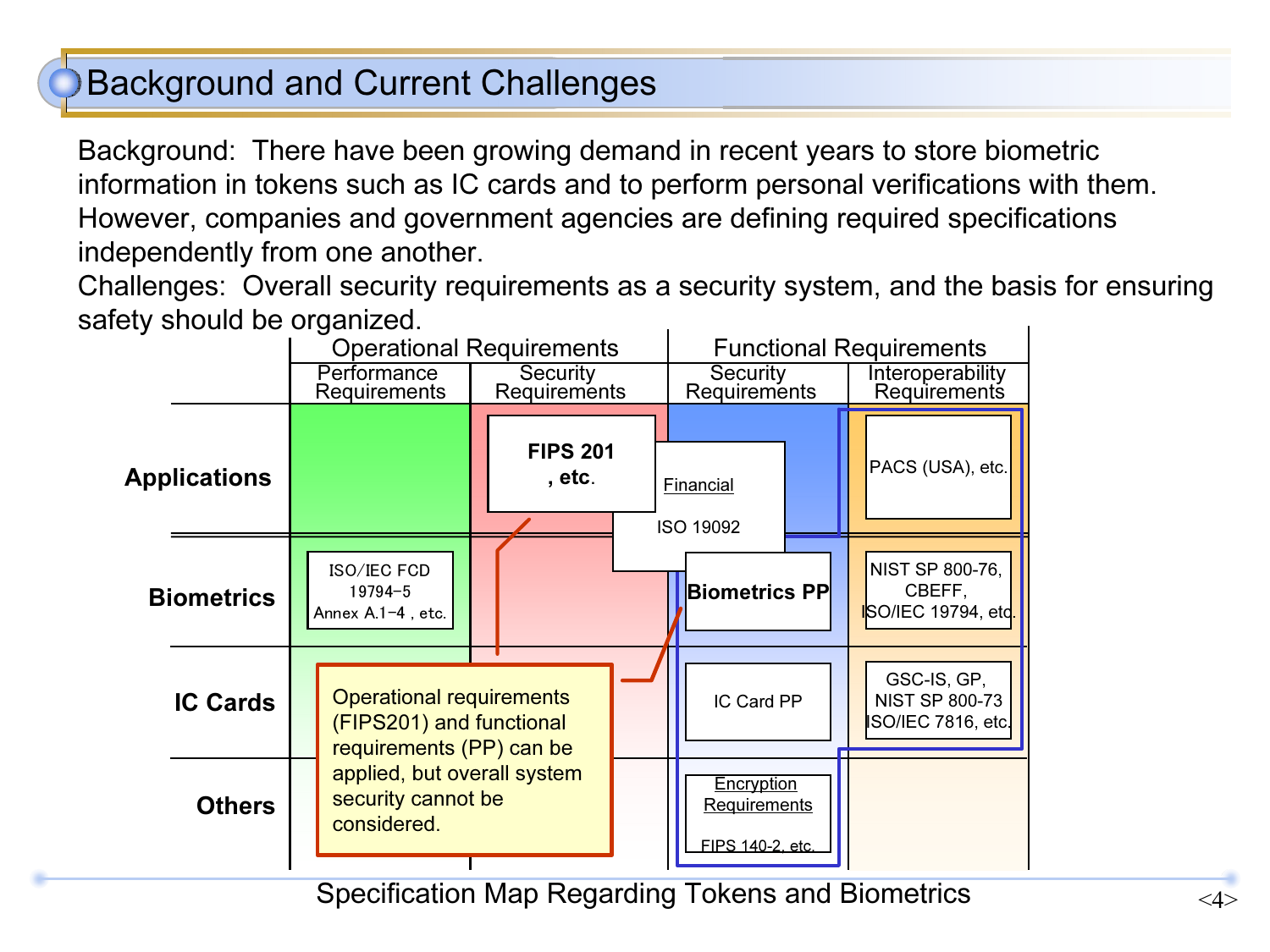# Purpose of Security Profiles

- To achieve an overall system security by defining security requirements that cover both functional and operational requirements.

|                     |                                                    | <b>Operational Requirements</b>                                                                                                  |  | <b>Functional Requirements</b>                                   |                                                            |
|---------------------|----------------------------------------------------|----------------------------------------------------------------------------------------------------------------------------------|--|------------------------------------------------------------------|------------------------------------------------------------|
|                     | Performance<br>Requirements                        | <b>Security Requirements</b>                                                                                                     |  | Security<br>Requirements                                         | Interoperability<br>Requirements                           |
| <b>Applications</b> |                                                    | FIPS 201, etc.                                                                                                                   |  | <b>Security Profiles</b><br><b>Employee Authentication Tasks</b> | PACS (USA)                                                 |
| <b>Biometrics</b>   | <b>ISO/IEC FCD</b><br>19794-5<br>Annex A.1-4, etc. | <b>Cover both functional and</b><br>operational requirements<br>for applications.<br>Define requirements for<br>biometrics also. |  | with Token + Fingerprint<br><b>Biometrics PP</b>                 | NIST SP 800-76,<br>CBEFF.<br>ISO/IEC 19794, etc.           |
| <b>IC Cards</b>     |                                                    |                                                                                                                                  |  | IC Card PP                                                       | GSC-IS, GP,<br><b>NIST SP 800-73</b><br>ISO/IEC 7816, etc. |
| <b>Others</b>       |                                                    |                                                                                                                                  |  | Encryption<br>Requirements<br>FIPS 140-2, etc.                   |                                                            |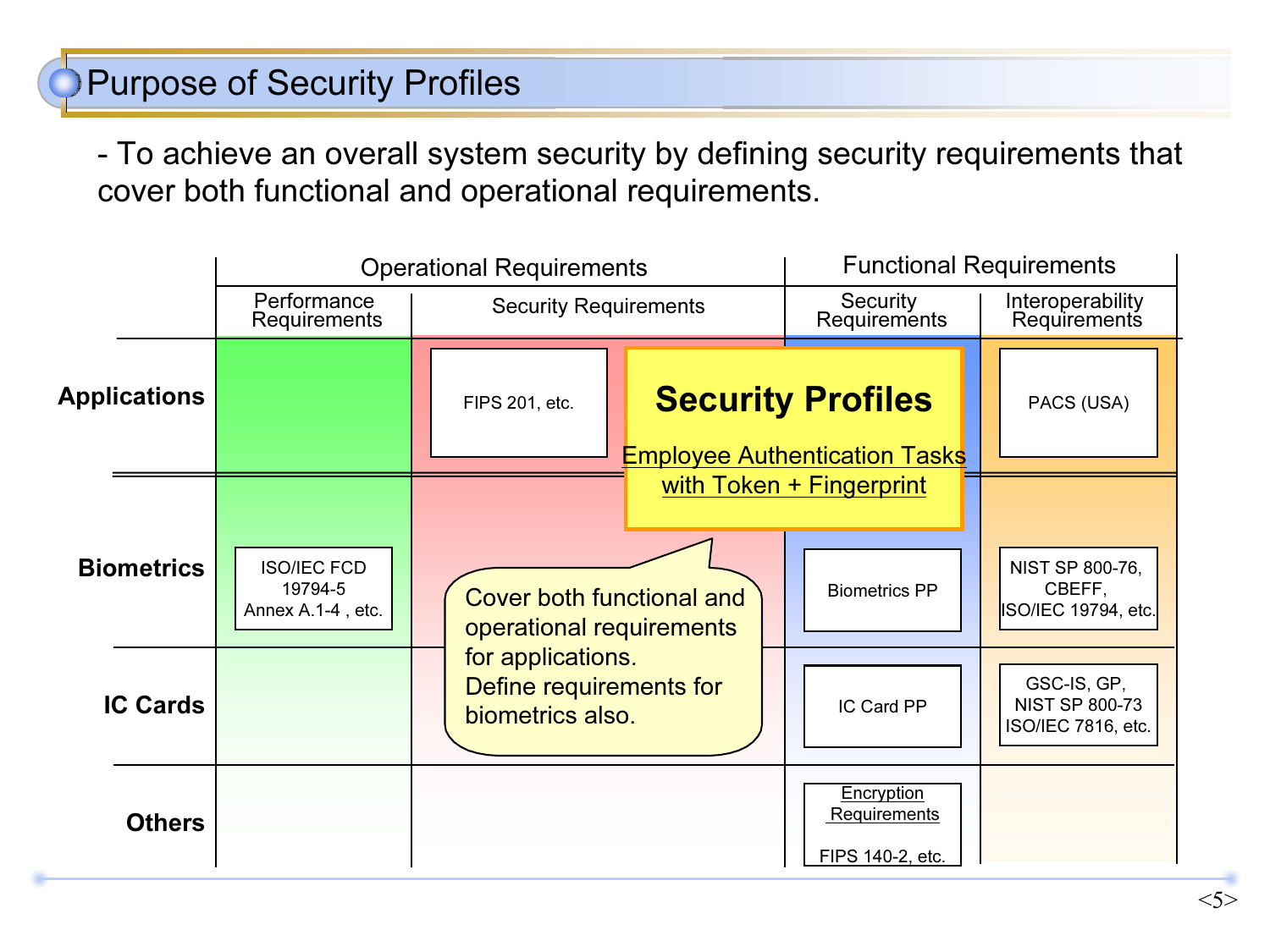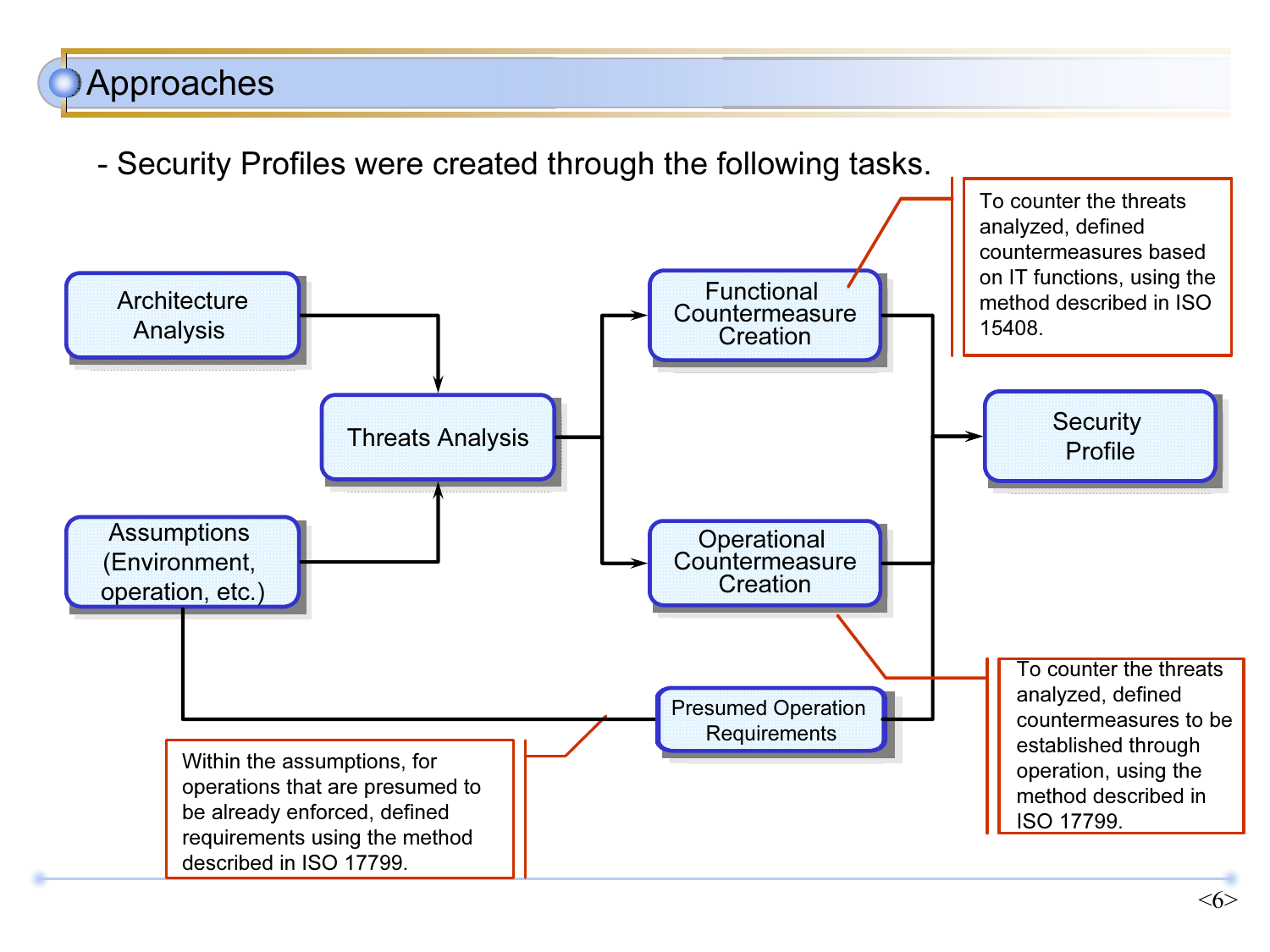# Target Application

- In considering a Security Profile, Target Application was defined as follows.

## Target Application

"All tasks that require strict personal identification of employee" Authentication tasks by limited staff who access backbone infrastructure that may suffer significant damage by terrorist activities and/or those who access sensitive information and classified facilities.

#### Assumed Environment:

- Employee identification at gate facilities for <u>physically</u> control access to areas where assets to be protected exist.

#### Actual Examples:

- Government officials
- Airport staff, airline crew
- Staff of nuclear power plants, etc.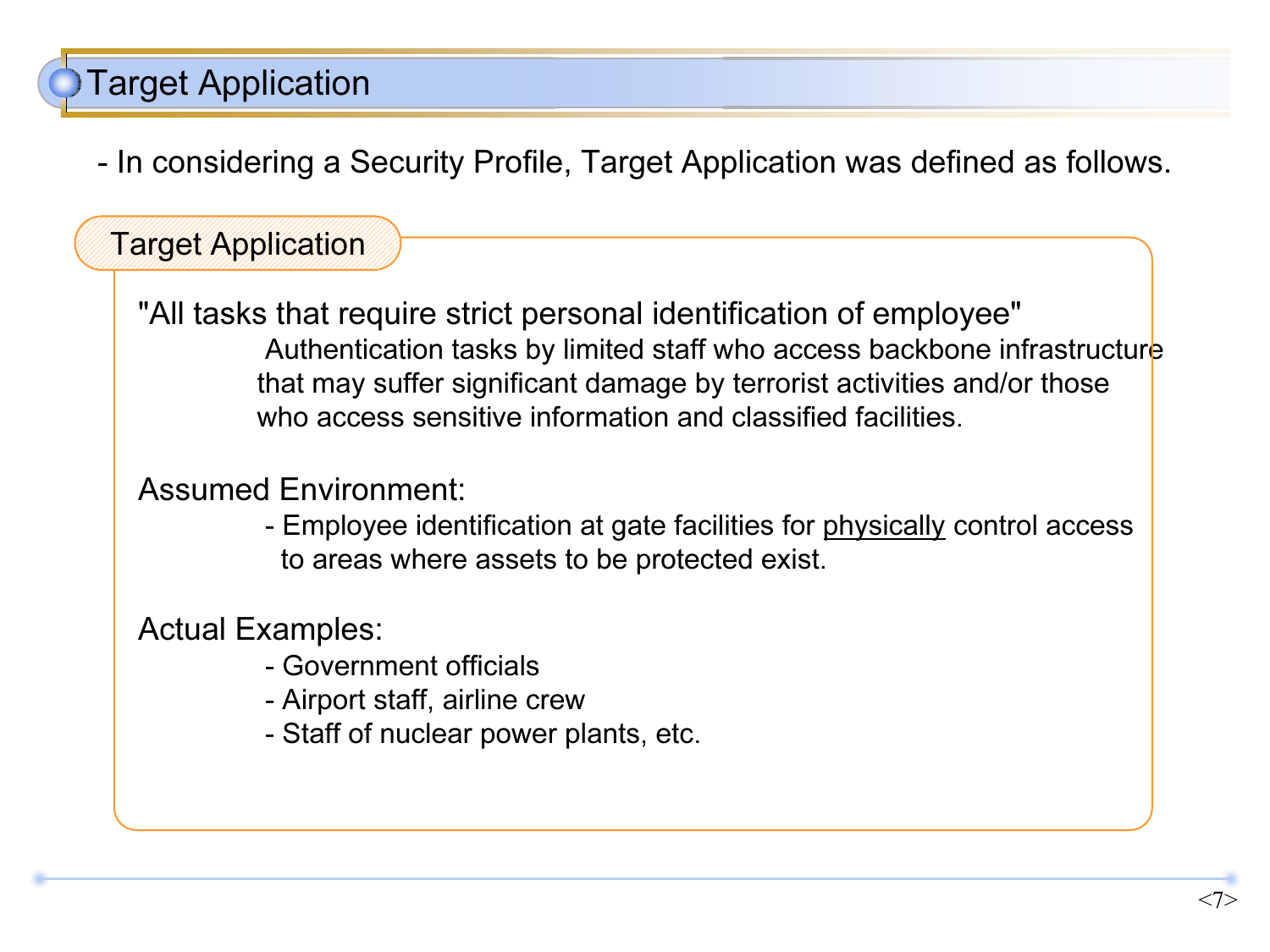## Scope

- The scope of the Security Profile was defined as follows, within the system structure. However, only requirements for personal identification (verification mode) are defined in this contribution.

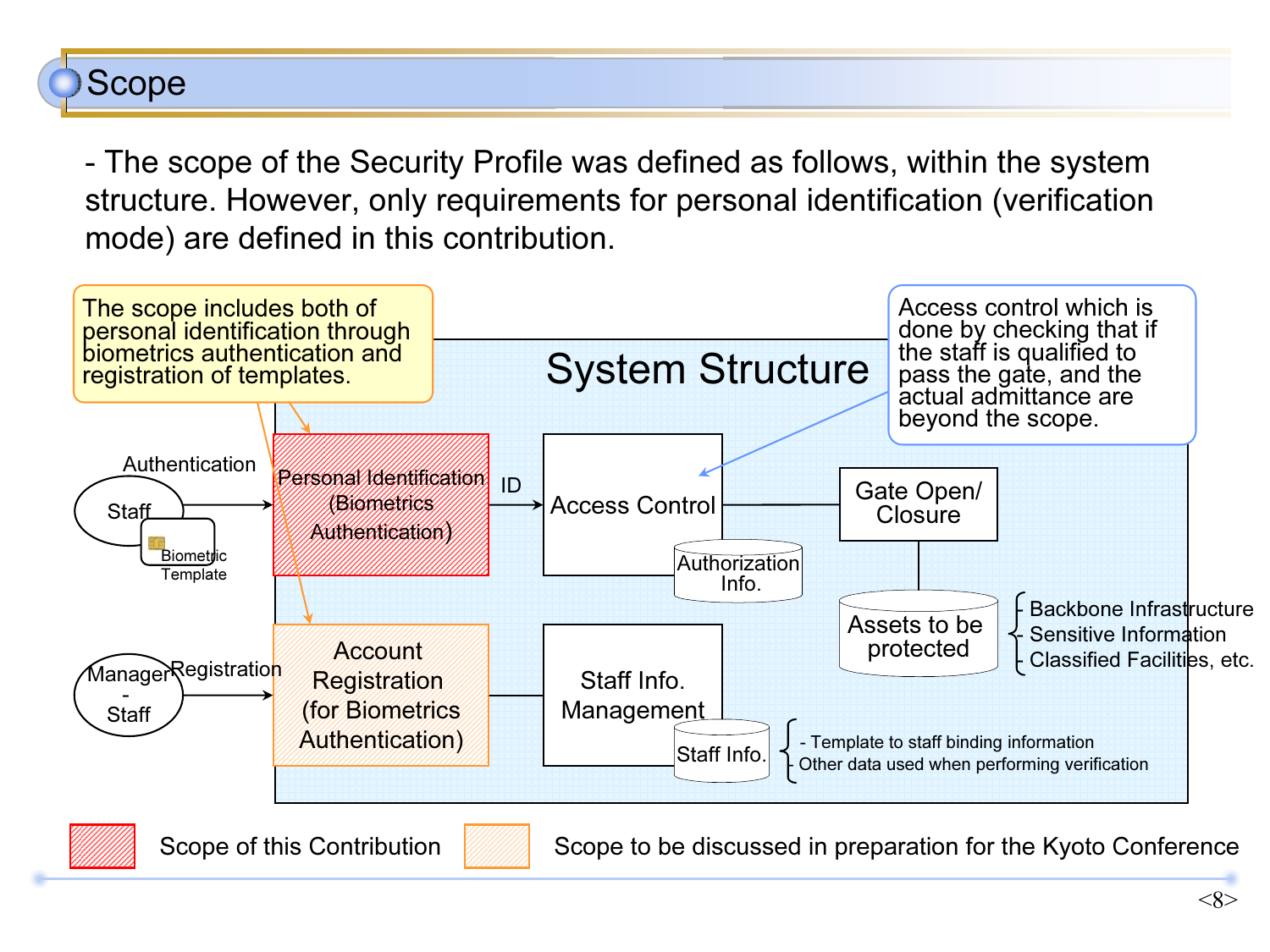## Assumed Environment

- Location and player of the attack (threat) to the system was assumed as follows.

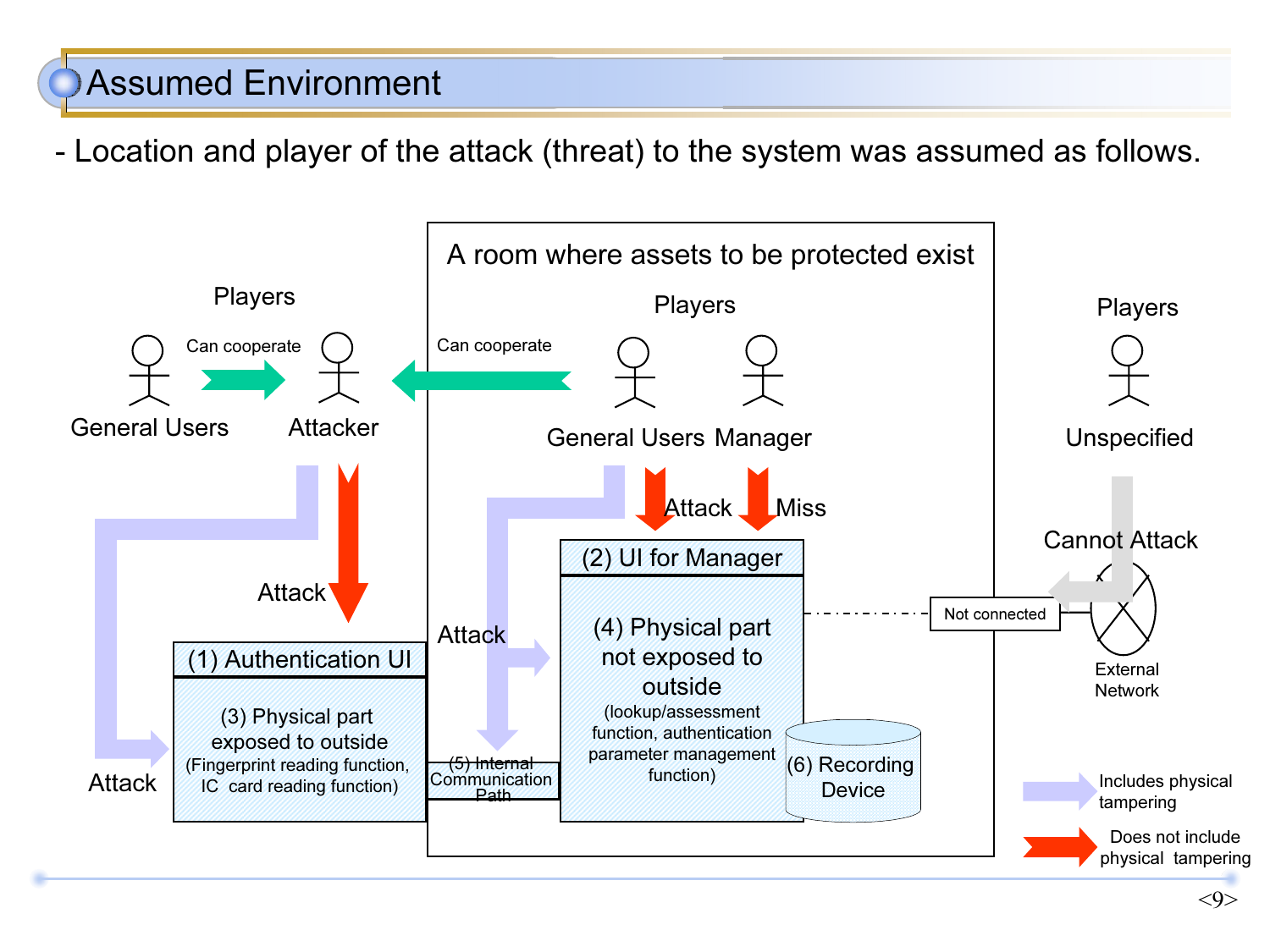## Summary of the Threats

- The threats identified for the purpose of the Security Profile contribution are as follows.

## 4. Impersonation through hill-climbing attacks 8. Impersonation by bypassing biometrics component devices 11. Impersonation by taking advantage of fallback system 7. Impersonation due to use in unexpected environments 6. Impersonation attributed to authentication accuracy 5. Impersonation through alternation of thresholds Threats to IT Systems in General 12. Illegal execution of administrative function by illegally obtaining administration privileges 10. Impersonation through brute force attacks 9. Impersonation through piggy back attacks Threats to Authentication Systems in General 3. Impersonation through replay attacks using information left in sensors 2. Impersonation with fake template 1. Impersonation with artifact Attacks Specific to Biometric Authentication

Seven others (omitted here)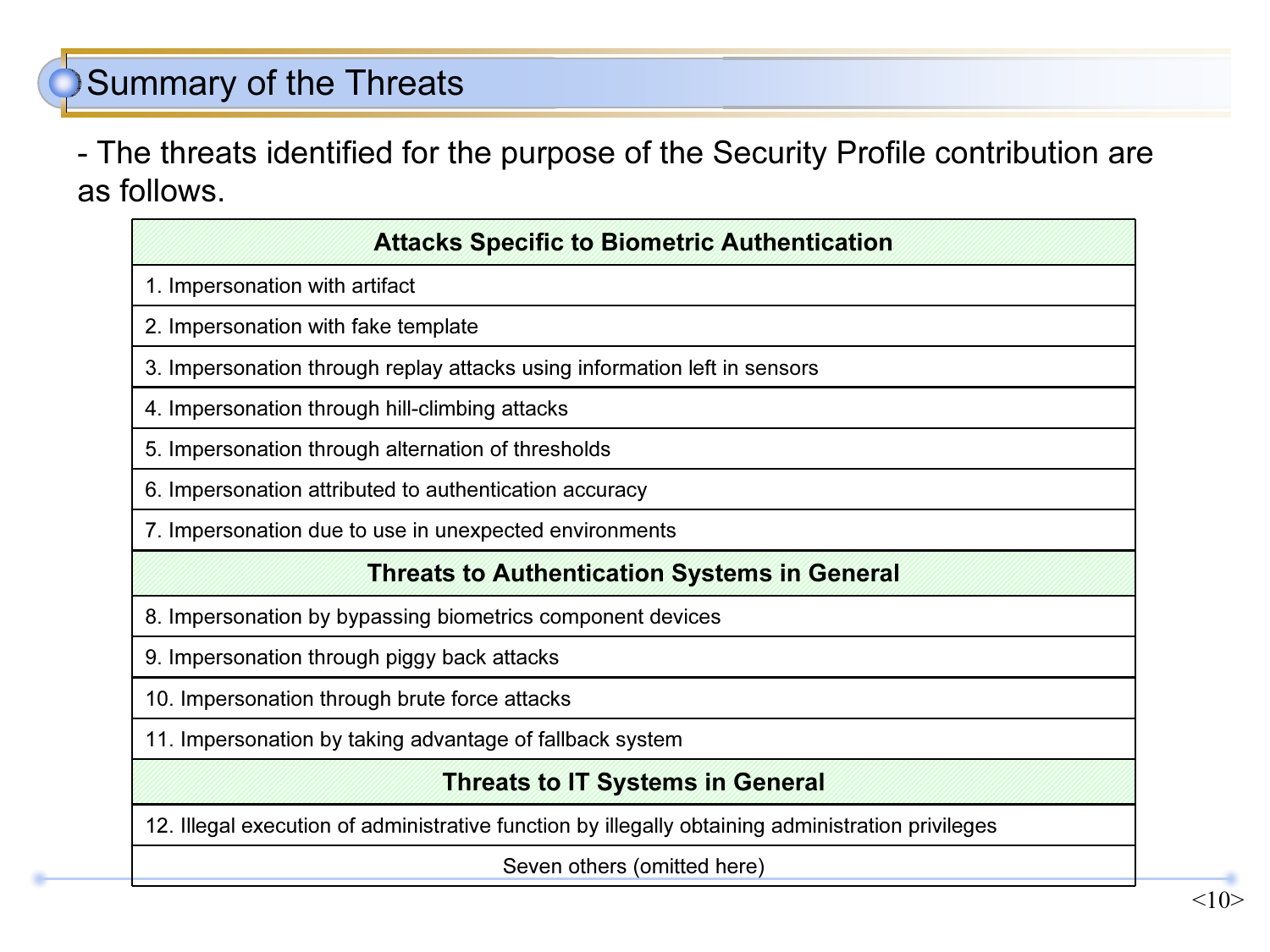## Summary of the Functional Requirements

-The functional requirements defined for the purpose of the Security Profile contribution are as follows. (Only requirements to counter threats listed in previous page are listed)

|                                                                                                                                      | <b>Function Requirements</b>                                                                             |                                                                                           |  |  |
|--------------------------------------------------------------------------------------------------------------------------------------|----------------------------------------------------------------------------------------------------------|-------------------------------------------------------------------------------------------|--|--|
| <b>Threat Description</b>                                                                                                            | <b>Mandatory Requirements</b>                                                                            | <b>Optional Requirements</b>                                                              |  |  |
| 1. Impersonation by having artificial finger<br>captured                                                                             | * Liveness Detection Function                                                                            | * Employment of forgery-proof tokens<br>* Authentication functions of tokens              |  |  |
| 2. Impersonation through counterfeited tokens and<br>fingerprint of attacker                                                         | * Template authenticity check function                                                                   |                                                                                           |  |  |
| 3. Impersonation using token of most recent person<br>authenticated and having fingerprints left on the<br>sensor surface captured   | Use of sensors that do not leave<br>fingerprints, or sensors that do not read left<br>over fingerprints  | * Liveness Detection Function                                                             |  |  |
| 5. Impersonation due to inappropriate authentication<br>parameters resulting from operation errors, etc.                             | Display of confirmation prompts when<br>changing settings<br>* Function for recording operation history  | $\star$<br>Automatic<br>setting<br>checking<br>value<br>functions                         |  |  |
| Impersonation through multiple authentication<br>10.<br>with legitimate tokens and fingerprint of attacker                           | Notification of consecutive failures to<br>administrator                                                 | Limitation to number of consecutive<br>failures                                           |  |  |
| 12. Administrator privilege obtained by attack on<br>vulnerable administrator login, etc. Or, no function for<br>administrator login | * Administrator identification/authentication<br>functions<br>* Function for recording operation history | $\star$<br>Use<br>multiple<br>authentication<br>.nf<br>mechanisms for administrator login |  |  |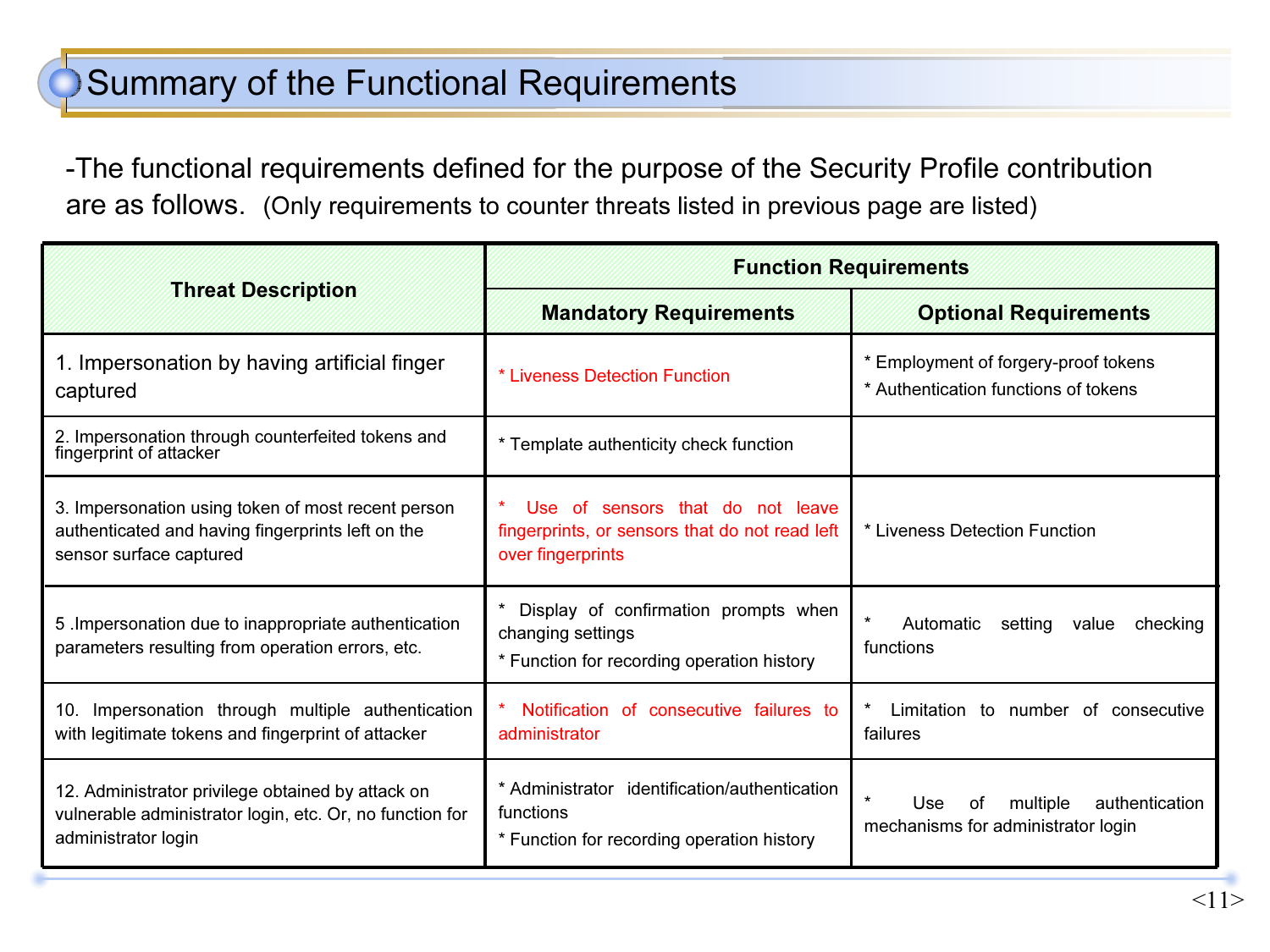## Summary of the Operational Requirements

- Similarly, operational requirements were defined as follows. (Only requirements to counter threats listed in the page before the last are listed).

|                                                                                                                                                                   | <b>Operational Requirements</b>                                                                                                                      |                                                                    |  |  |
|-------------------------------------------------------------------------------------------------------------------------------------------------------------------|------------------------------------------------------------------------------------------------------------------------------------------------------|--------------------------------------------------------------------|--|--|
| <b>Threat Description</b>                                                                                                                                         | <b>Mandatory Requirements</b>                                                                                                                        | <b>Optional Requirements</b>                                       |  |  |
| 1. Impersonation by having artificial finger captured                                                                                                             |                                                                                                                                                      | * Educate cases about artificial fingers<br>* Monitoring           |  |  |
| 2. Impersonation through counterfeited tokens and<br>fingerprint of attacker                                                                                      |                                                                                                                                                      | Establishment of encryption usage<br>policies                      |  |  |
| 3. Impersonation using token of most recent person<br>authenticated and fingerprints left on the sensor<br>surface                                                | * Maintenance of fingerprint sensors                                                                                                                 | * Monitoring                                                       |  |  |
| 5. Impersonation due to inappropriate authentication<br>parameters resulting from operation errors, etc.                                                          | $\star$<br>Educate<br>administrators<br>of cases<br>regarding setting of threshold<br>* Recording and inspection of audit trails<br>* Backup/Restore |                                                                    |  |  |
| 9. Accompanying an authenticated legitimate user to<br>whom the gate opens                                                                                        | * Educate general users<br>* Monitorina                                                                                                              | * Establishment of penalties when<br>accompanied entrance is found |  |  |
| 10. Impersonation through multiple authentication<br>with legitimate tokens and fingerprint of attacker                                                           |                                                                                                                                                      | * Monitoring                                                       |  |  |
| 11. Impersonation through exploitation of a vulnerable<br>fallback system that is used since the impersonator<br>lacked support or could not collect fingerprints | Define operation rules for fallback<br>methods<br>* Define operation rules for lost IC cards                                                         |                                                                    |  |  |
| 12. Administrator privilege obtained by attack on<br>vulnerable administrator login, etc. Or, no function for<br>administrator login                              | Define and enforce access control<br>policies<br>* Regular checks of audit trails                                                                    | * Vulnerability Analysis                                           |  |  |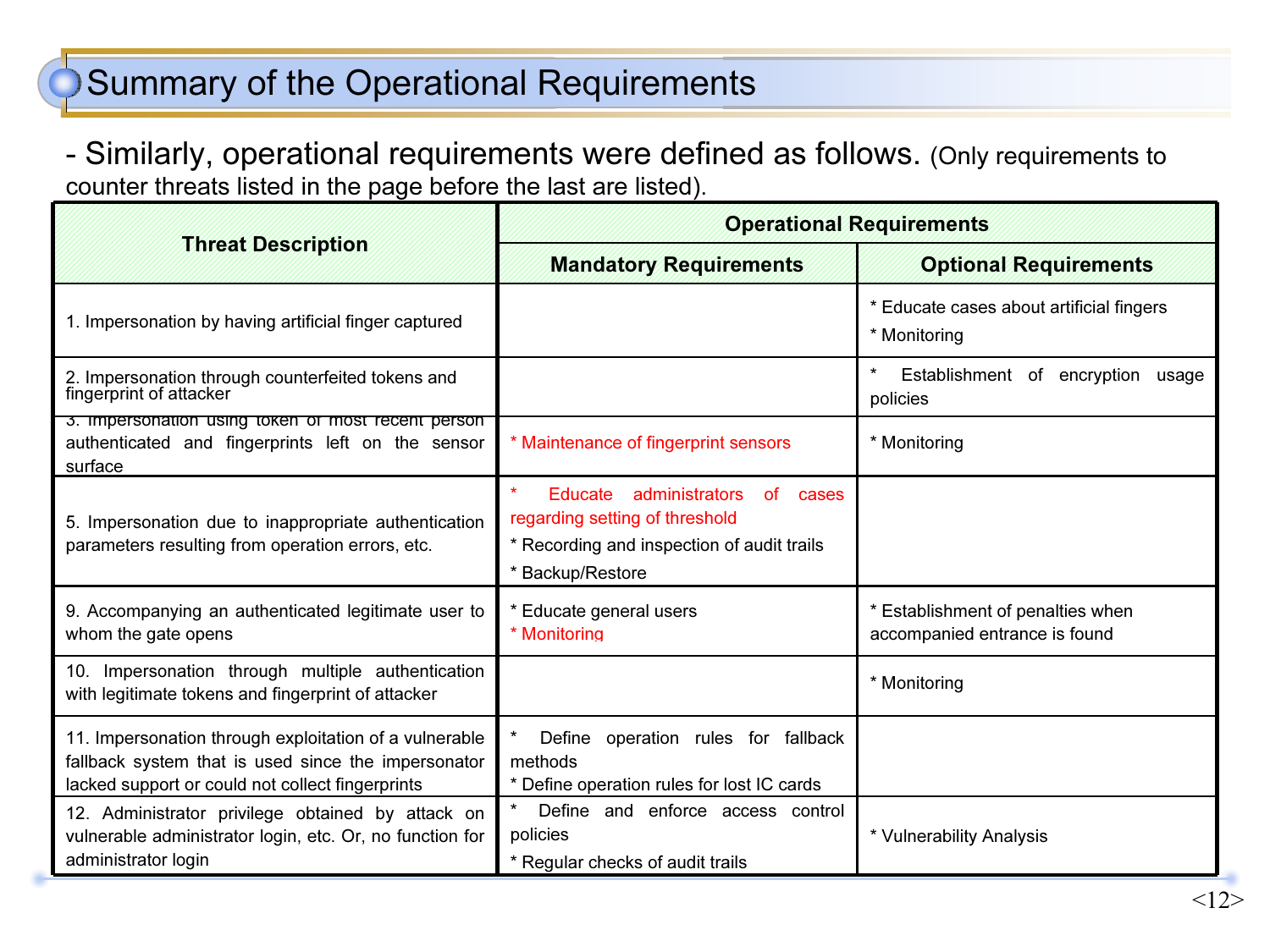# Conclusion

•We developed a PP as following.



Specified the target as staff authentication system and its assets as physical units to protect from non-authorized access



- We analyzed the vulnerability for biometric systems exhaustively and disposed into three characteristic vulnerabilities: particular biometrics one, generic one for authentication systems and generic one for IT systems.
- • We developed operational requirements in the manner of ISO17799. And made its relation with PP.



- We clarified the concrete operational requirements of "Assumptions" and "Security requirements for the TOE environment" in the PP with ISO17799.
- • We are developing the next version of Security Profile (v2.0) for the registration portion of staff authentication system. We think it might be the first challenge in the biometrics trade.